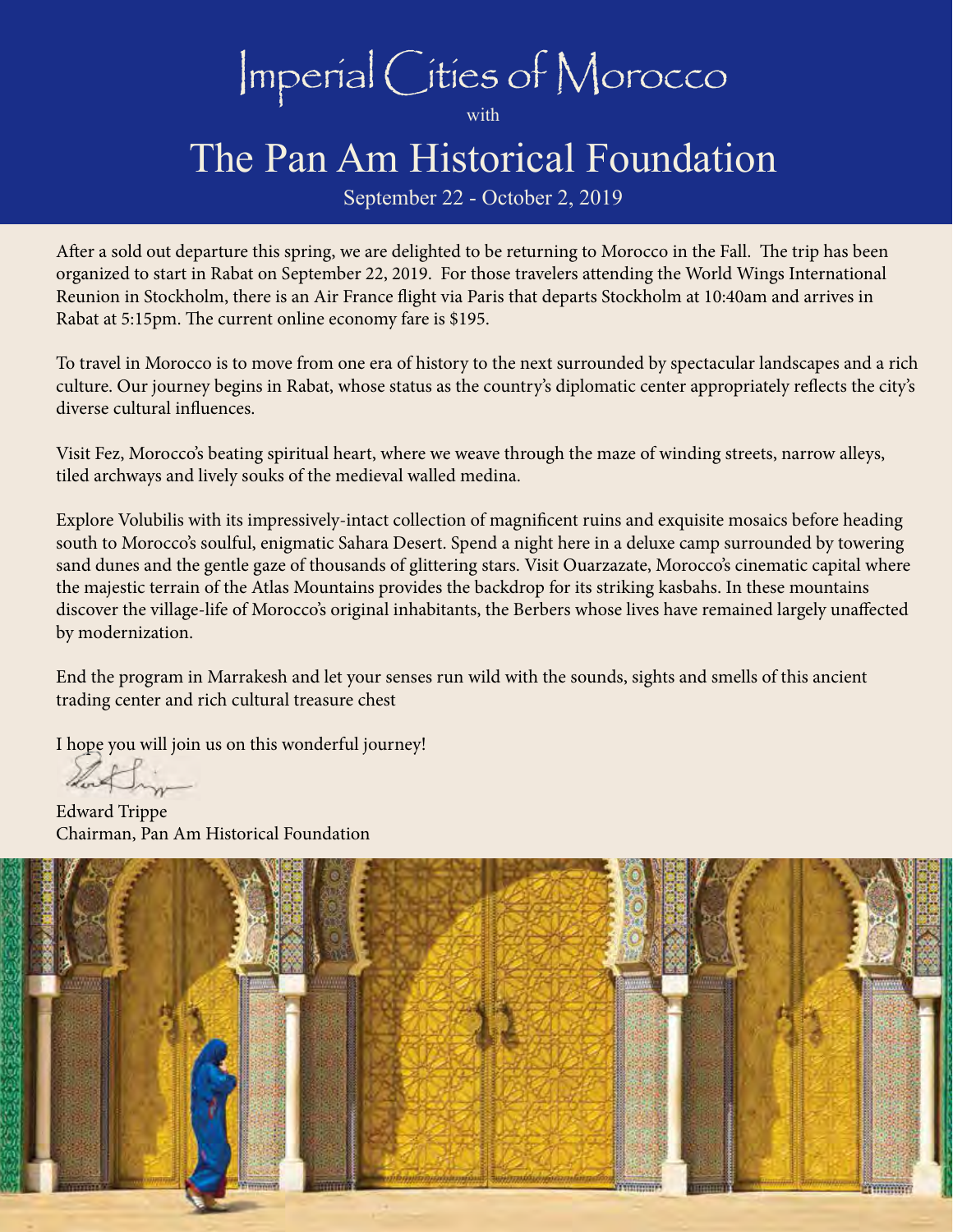

# Day-by-Day Itinerary

#### **September 22: Sunday. Rabat D**

For those attending World Wings Int'l reunion in Stockholm, take a 10:40am Air France flight that connects through Paris arriving in Rabat at 5:15pm.

This evening, enjoy a welcome dinner.

#### **September 23: Monday. Fez.** B,L,D

Before departing for Fez, visit the semi-built **Hassan Tower of 1196** and the beautifully constructed **Mausoleum of King Hassan II and Prince Abdallah**, guarded by traditionally-clad soldiers. Stop at the ornate mausoleum of the "father" of modern Morocco, Mohamed V, set on the grounds of a ruined mosque, intended to have been the world's largest in the 12th century.

Depart for Fez, stopping en-route for lunch at **Chateau Roslane**  where the dining room overlooks acres of vineyards and fruit orchards, After lunch enjoy a a private tour and tasting at Chateau Roslane, the main production facility of Celliersde Meknes.

After lunch, visit the Imperial City of **Meknes**, a UNESCO World Heritage site and the 17th century capital offering a fusion of color, culture and history. Visit the magnificent mausoleum that entombs the great sultan, Moulay Ismail.

Continue to the vast ruins of **Volubilis**, Rome's commercial capital for the region up until the 3rd century. In the fertile area that the ruined Roman city is located, it's difficult to remember you're



in Morocco and the ruins stand as a testament to an empire that changed the world forever.

Late afternoon arrival at the fabled city of **Fez**, Morocco's 1,200-year-old capital. Check into the *Palais Amani,* an opulent riad, set in the medina.

Enjoy dinner tonight at the hotel

### **September 24: Tuesday. Fez.** B,L,D

Spend the day exploring 9th century Fez, a World Heritage Site and the only medieval Arab city that's still absolutely intact. Wander the city's labyrinth of narrow streets where you are surrounded by age-old traditions. View ancient **leather tanneries** and the **Al-Karaouine University and its mosque**, regarded as the oldest continuously used center of learning on earth. Explore **Nejjarine Square**, built in 18th century Andalusian-style, and its corresponding museum that displays traditional Moroccan woodwork. Stop at the **Madrasa Bou Inania**, an Islamic school founded in the 14th century.

End the morning with a private visit to the **Palais el Mokri,** a stunning example of traditional Moroccan artisanship.

Enjoy lunch set in the romantic remains of a crumbling riad, with mosaic floors, fountains and exotic foliage. After lunch, browse through **Coin Berbere**, bursting with antique pottery and rare or antique textiles.

Enjoy dinner this evening at a wonderful **local restaurant**.

#### **September 25: Wednesday. Fez. B,L**

After breakfast meet photographer **Omar Chennafi** whose images have been featured in Time Magazine.

Continue on to a special visit at the **American Fondouk**, a unique nonprofit organization dedicated to the welfare of the hard working donkeys, mules, and horses of of Morocco.

After lunch at Les Jardin des Biehn, enjoy the balance of the day at leisure.

Enjoy dinner at leisure.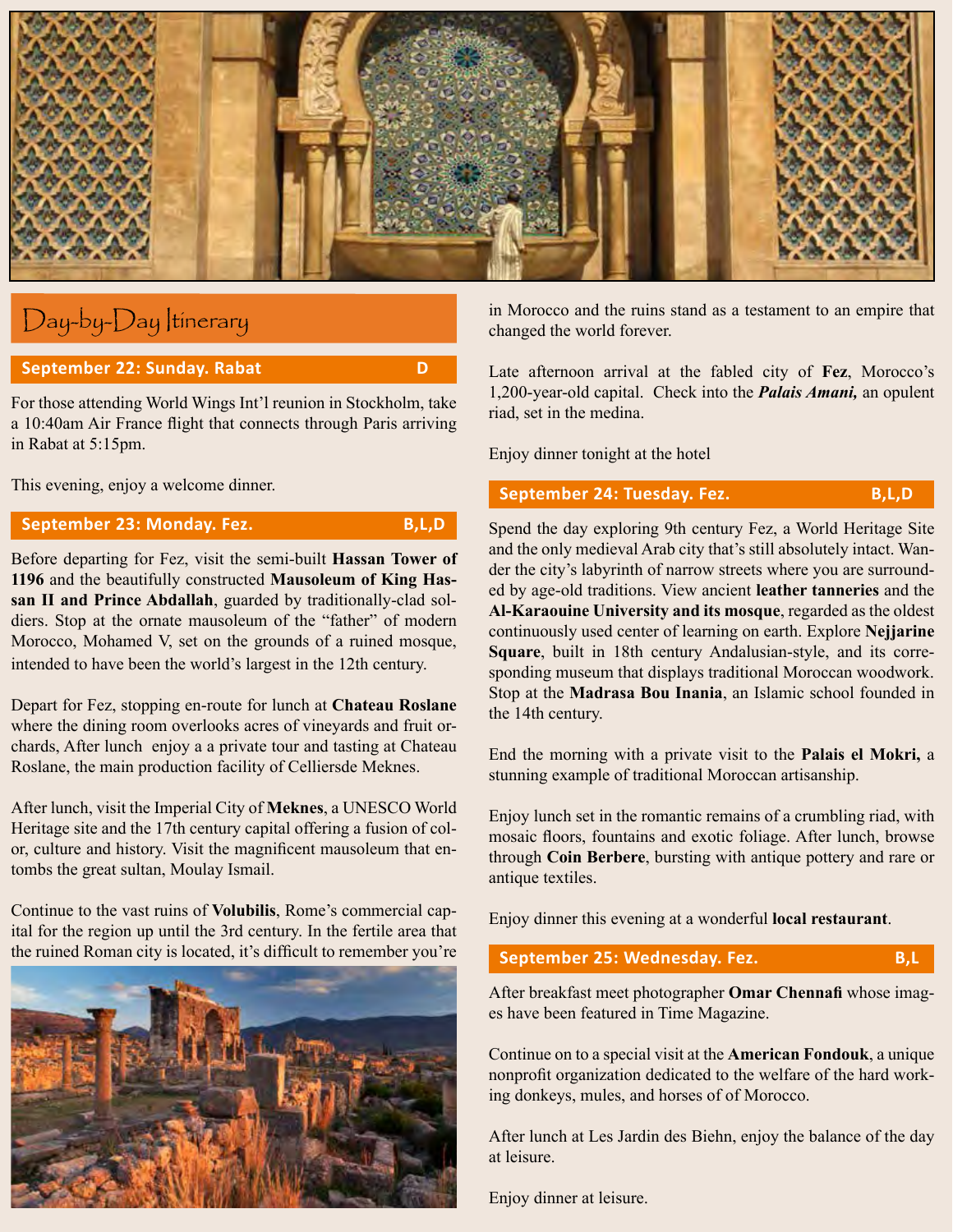

#### **September 26: Thursday. Erfoud. B,L,D**

Depart Fez for a full day drive to **Erfoud**, the gateway to the Erg Chebbi, one of two large seas of sand dunes in Morocco.

En route travel through the cedar forests of the Middle Atlas Mountains. Stop at the small picturesque Berber town of **Sefrou** which is even older than Fez and was a major trading post for traders crossing from the Mediterranean to the Sahara. It has a small but interesting medina that was designated a UNESCO World Heritage site in 2013. Meet with **Anima Yabis** with the Cherry Button coop which helps women play a part in the economic and political life of their community.

Enjoy a special lunch with a local family in **Midelt**.

Stop at the astounding Tafilalet Oasisof palm groves before arriving in Erfoud, an oasis town on the edge of the Sahara Desert.

Dinner and overnight at the *Ziz Palace*.

September 27: Friday. Merzouga B,L,D

The morning is at leisure to enjoy the facilities of the hotel including the refreshing swimming pool and the hammam.

Mid-morning, learn about the fossils in the area with a stop to Morabit Marbre which offers a good introduction to the fossils in the area.

Enjoy a traditional pizza lunch before stopping at the tomb of Moulay Ali Sherif, first founder of the Alaouite dynasty.

Then **4x4s** will take you into the highest dunes in Morocco – the towering **Erg Chebbi** to our camp for the night. You may opt to ride **camels** which have comfortable saddles and are led by a local **Moroccan** 

Upon arrival at the *Sahara Stars*, be swept up by a canopy of stars as you spend the night in comfortable desert tents with private facilities including shower and toilet.

This morning return to Erfoud and transfer to the bus. Continue along a vast desert plateau where the fresh shade of palm trees follows the unlimited rocky landscapes to Ouarzazate, a magnificent mix of oasis, kasbahs and green valleys.

September 28: Saturday. Ouarzazate. B,L,D

Stop for lunch in **Tinghir** then detour a little to admire the **Todra Gorge** which offers some of Morocco's most dramatic scenery.

Continue to Ouarzazate, the center of Morocco's film industry with two major film production studios, a film school, and a museum of cinema. End the day with a visit to **Atlas Studios,** the world's largest film studio in terms of acreage.

After checking in to the *Ibis Ouarzazate,* enjoy dinner at **Les Jardins**, a wonderful local restaurant.

## September 29: Sunday. Marrakesh. B,L,D

Visit the **Ait Ben Haddou**, a beautiful ancient ksar where UNE-SCO has taken an interest in restoring small sections of the inner sanctum.

Continue traveling north this morning to **Marrakesh** over the **Tizi-N-Tichka** pass. The landscape is stunning as you pass by small villages that dot the side of the road, as well as those perched impossibly on the sides of the highest peaks.

Before arriving in Marrakesh, stop at the **Anima Gradens** to view the beautiful gardens and enjoy fresh produce from the gardens lunch over lunch at the garden's **Cafe Paul Bowles**.

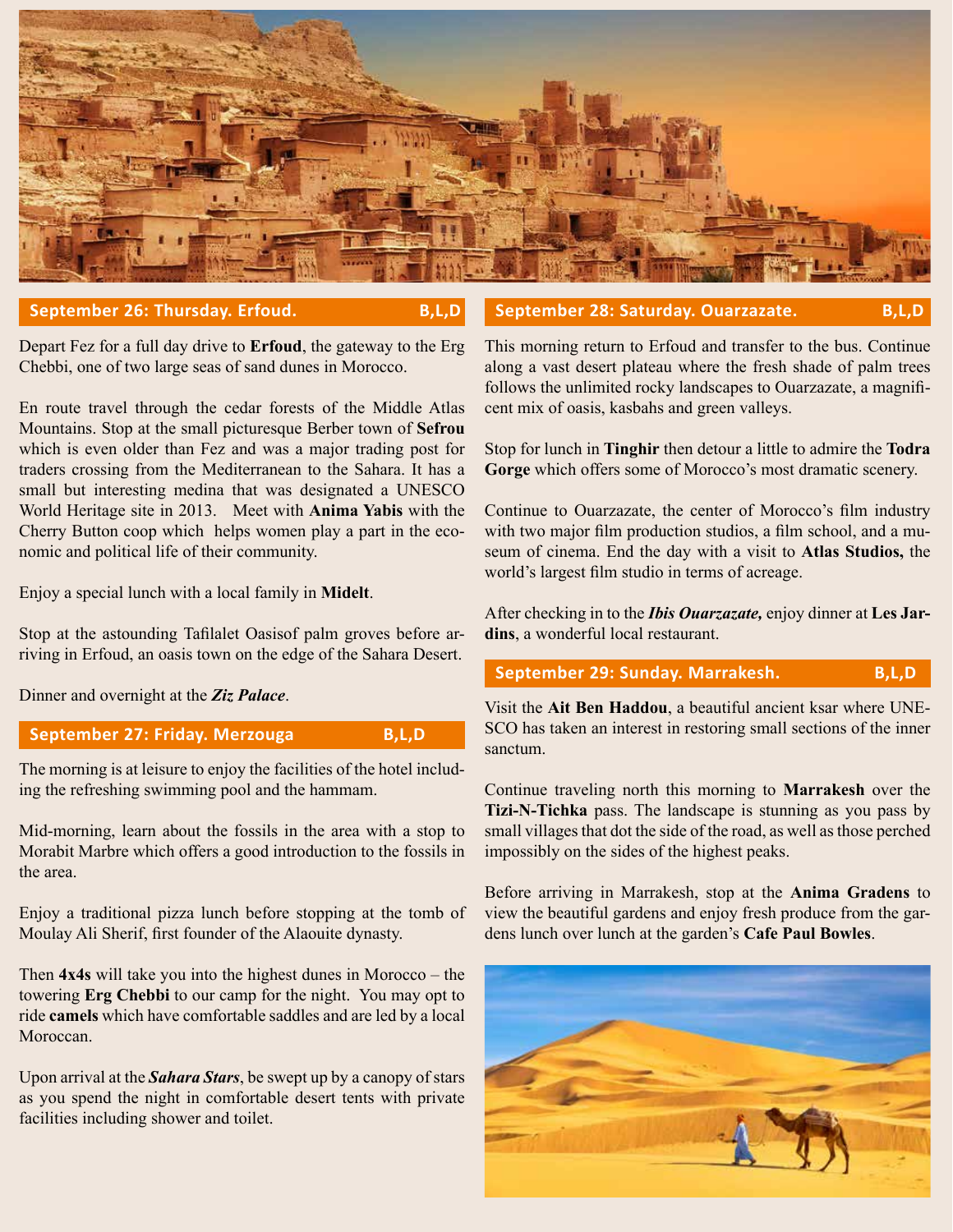

After checking in to your Marrackesh hotel, end the day at the **Djemaa El-Fna**, Marrakesh's main square and a UNESCO World Heritage Site. By mid-afternoon the square begins to fill with water-sellers with fringed hats, henna tattoo artists, monkeys and oboe-playing snake charmers.

Dinner at a local restaurant tonight.

#### **September 30: Monday. Marrakesh. B,L**

Begin the day learning about Marrakesh at the beautiful 12th century minaret of the **Koutoubia Mosque** – Marrakesh's iconic landmark – visible for miles around.

Proceed to visit the **Bahia Palace**, a prime example of Moorish-Andalusian architecture.

End the morning at **Maison de la Photographie** with its extraordinary collection of 3,500 photographs about Morocco between 1870 and 1950. Sip mint tea at the Maison's secret rooftop café which offers the highest, sweeping panoramic views of Marrakesh.

Enjoy lunch at Kamal Laftimi's **Le Jardin**, a true magical oasis located within a beautifully renovated 16th century building. Visit **Norya Ayron**'s acclaimed Pop Up shop located on the premises.

Dinner at leisure.

#### **October 1: Tuesday: Marrakesh B,L,D**

This morning, visit Yves Saint Laurent's garden called **Marjorelle**. Close by is the new **Yves Saint Laurent Museum** which houses thousands of articles of clothing and haute couture accessories.

For lunch we head to the palm groves just outside the city to **Jnane Tamsna**, a little paradise of tranquility and the private resort and home of Gary Martin, an ethno-botanist. Mr. Martin will give us a tour of his garden and talk about projects he spearheads as Director of the Global Diversity Foundation.

Afternoon at leisure for independent activities

Enjoy a private reception and farewell dinner this evening.

### **October 2: Wednesday. Return.** B

Drive to the Marrakesh airport for your homebound flights.

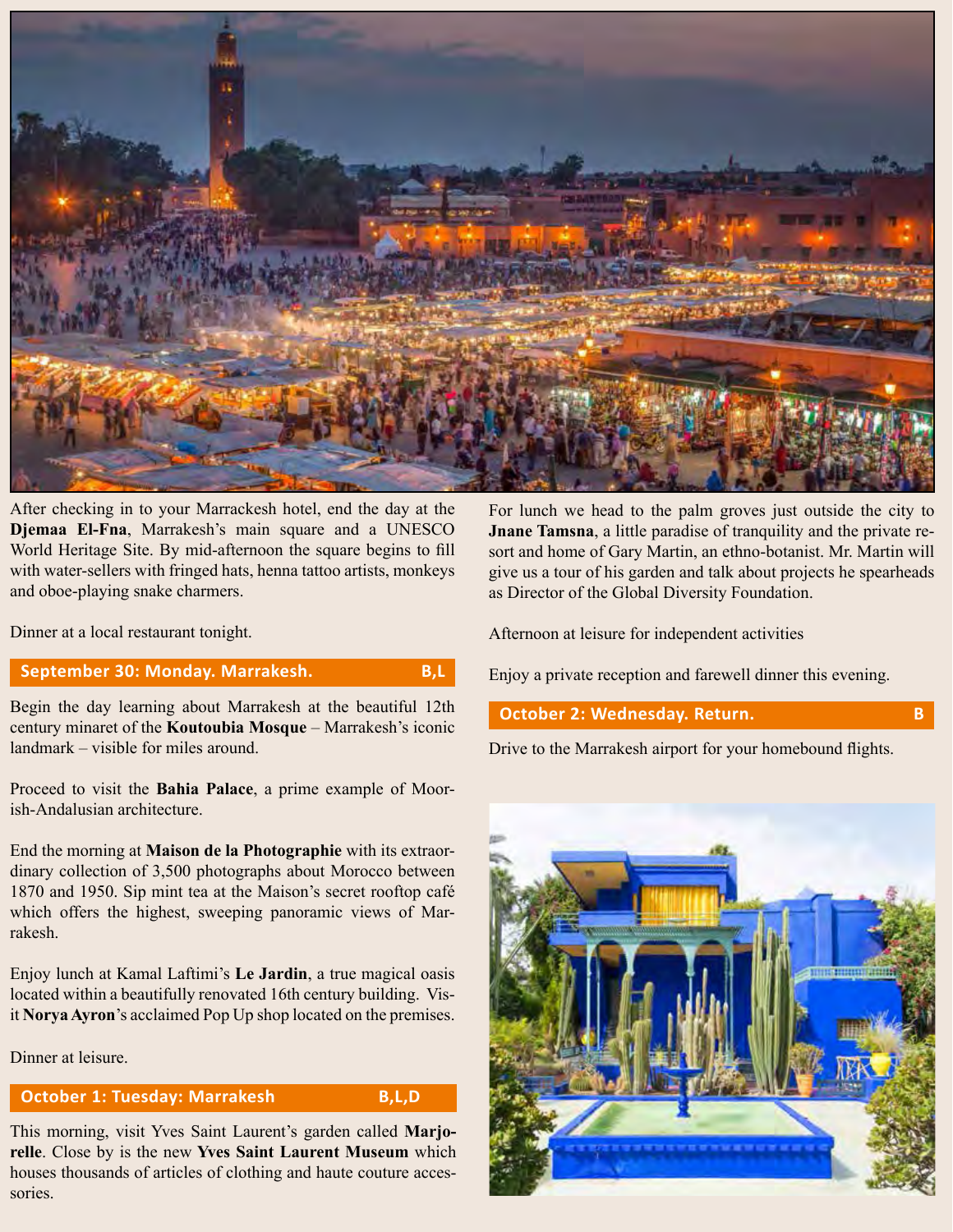# Pan Am Historical Foundation

The Pan Am Historical Foundation is an educational foundation that was established in 1992 with the mission of preserving and promoting the unique heritage of Pan American World Airways, Inc. Initiated by a small group of former Pan Am employees, the Foundation's mission has been to safeguard the Company's archives and important memorabilia and preserve the legacy of that once great airline.

From less than a dozen members at its beginnings, the Foundation's general membership has grown to include many hundreds of individuals, all dedicated to the goal of saving and sharing the Pan Am story for current and future generations.

The Foundation is excited to offer unique travel opportunities to its members. These programs have been carefully deisgned and revisit some of Pan Am's historical roots.

*Please note that participants must be in good physical condition and be able to walk for long distances over uneven cobblestones and up and down stairs without problems.* 

# Program Costs and Inclusions

**Trip price:** \$5,290 per person based on double occupancy with a minmum of 20 travelers Single room supplement: \$1,580

**Trip price includes** hotel accommodation in hotels as listed, meals as listed with bottled water, a full educational program with all sightseeing and transportation as listed, and services of a local guide.

**Trip price does not include** international airfare, drinks with meals, trip insurance, gratuities to tour manager, guide, and driver, and personal items.

#### **To register for the program:**

Enclose the application, along with a copy of your passport and a check for \$1000 (per traveler) made payable to Distant Horizons and mail to:

> **Distant Horizons 350 Elm Avenue Long Beach, CA 90802**

**For additional information,** please contact Melissa Costa at 800-333-1240 or via email at MelissaC@Distant-Horizons.com.



*Distant Horizons, Pan Am Historical Foundation's tour operator, is a California Seller of Travel (CST #2046776-40) and a participant in the California Travel Restitution Fund. Information regarding the rights of California residents to make a claim may be found at tcrcinfo.org.*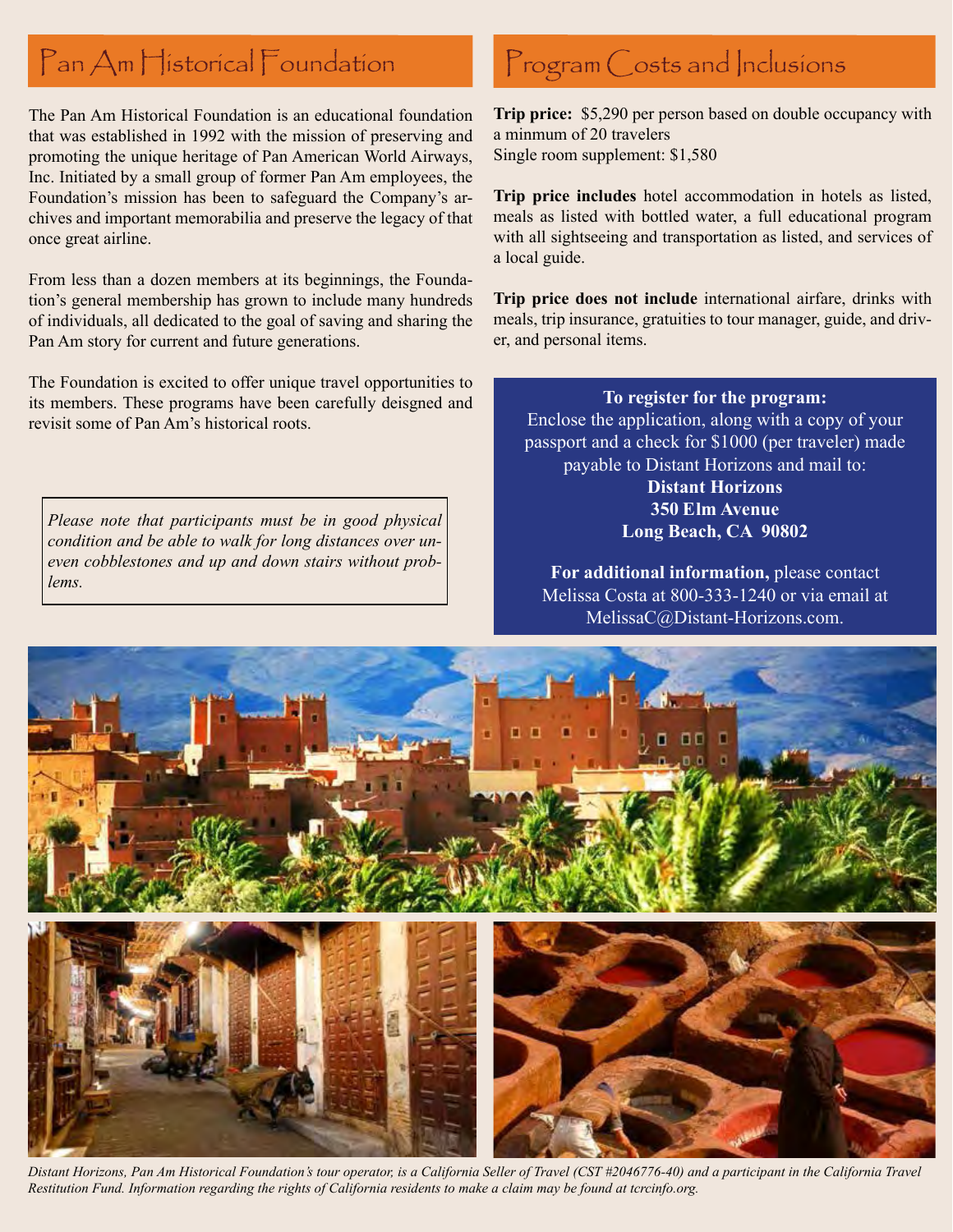

## **WHEN YOU RETURN THIS APPLICATION,**

**PLEASE INCLUDE A LEGIBLE PHOTOCOPY OF THE PHOTO & SIGNATURE PAGES OF YOUR PASSPORT.** 

**(***Please print***)**

# **PanAm Historical Foundation: Imperial Cities of Morocco**

### **Trip Dates: September 22 - October 2, 2019**

| Name Mr. / Ms. / Mrs.                                                                                                                                                                |  |                     |                                                                                                                                        |
|--------------------------------------------------------------------------------------------------------------------------------------------------------------------------------------|--|---------------------|----------------------------------------------------------------------------------------------------------------------------------------|
| Exactly as listed in your passport (First)                                                                                                                                           |  | (Middle)            | (Last)                                                                                                                                 |
|                                                                                                                                                                                      |  |                     |                                                                                                                                        |
|                                                                                                                                                                                      |  |                     |                                                                                                                                        |
|                                                                                                                                                                                      |  |                     | Home Phone: __________________________________Business Phone: __________________________Cell Phone: __________________________________ |
|                                                                                                                                                                                      |  |                     |                                                                                                                                        |
|                                                                                                                                                                                      |  |                     |                                                                                                                                        |
|                                                                                                                                                                                      |  |                     |                                                                                                                                        |
|                                                                                                                                                                                      |  |                     |                                                                                                                                        |
| Are you presently under a doctor's care or taking any medications? If yes, please elaborate.                                                                                         |  |                     |                                                                                                                                        |
|                                                                                                                                                                                      |  |                     |                                                                                                                                        |
|                                                                                                                                                                                      |  |                     |                                                                                                                                        |
| Emergency contact person, phone number, and relationship: example and relationship and the set of the set of the                                                                     |  |                     |                                                                                                                                        |
|                                                                                                                                                                                      |  |                     |                                                                                                                                        |
| <b>ACCOMMODATIONS</b>                                                                                                                                                                |  |                     |                                                                                                                                        |
| Distant Horizons will do everything possible to satisfy requests to share a room for single tour members.<br>On occasions when it is not possible, the single supplement will apply. |  |                     |                                                                                                                                        |
| $\square$ I want a single room (limited availability)                                                                                                                                |  |                     |                                                                                                                                        |
| BED TYPE (not guaranteed): $\square$ One large bed                                                                                                                                   |  | $\square$ Two twins |                                                                                                                                        |
| I have read the terms and conditions and agree to abide by them.                                                                                                                     |  |                     |                                                                                                                                        |
|                                                                                                                                                                                      |  |                     |                                                                                                                                        |

Signature Date Date Date

**Mail completed and signed application, passport copy, and a check for \$1000 (per traveler made payable to Distant Horizons to: Distant Horizons, 350 Elm Avenue, Long Beach, CA 90802**